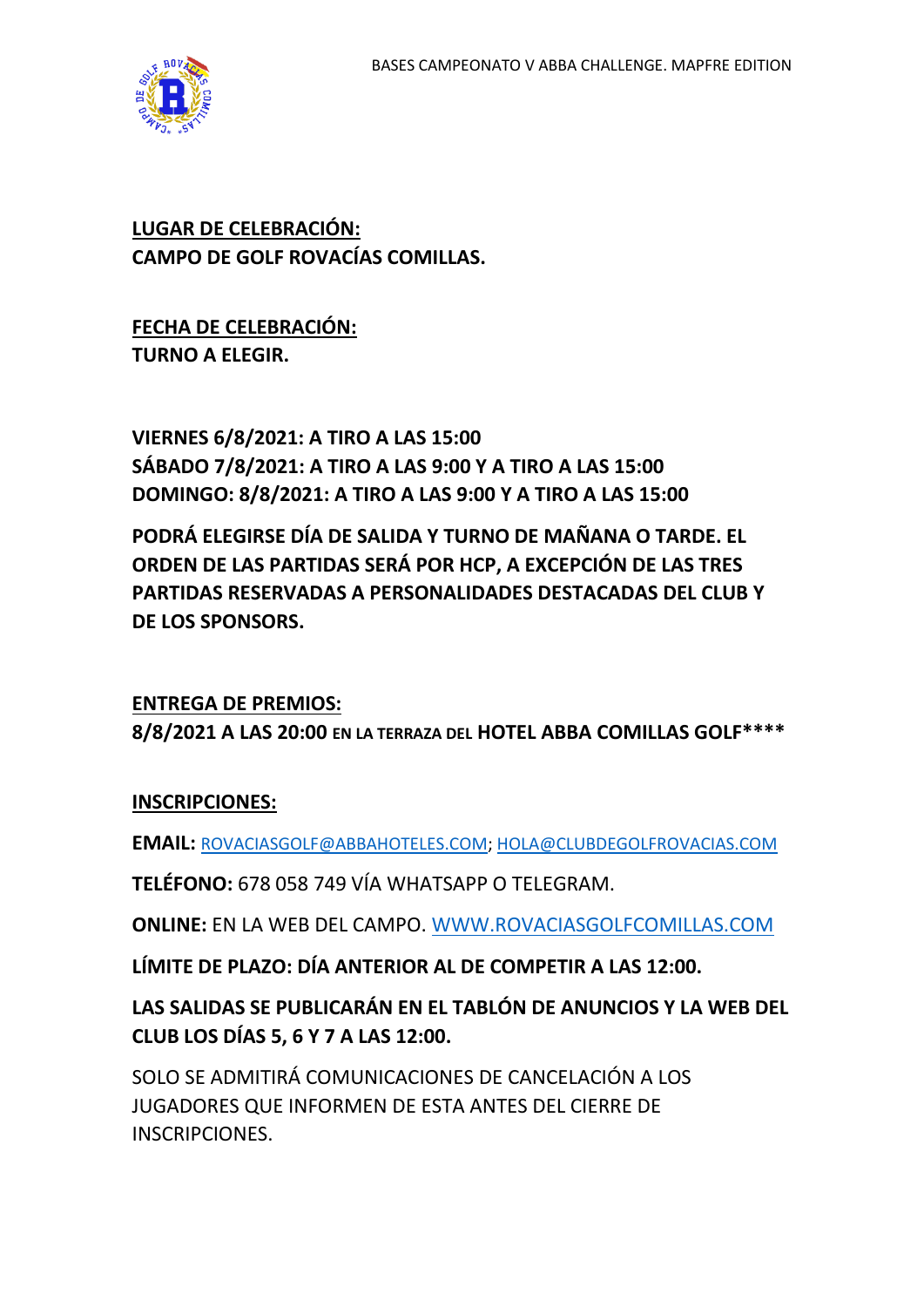

LOS JUGADORES QUE INFORMEN DE LA CANCELACIÓN UNA VEZ CERRADO EL PLAZO DE INSCRIPCIÓN APARECERÁN COMO NO PRESENTADOS Y AQUELLOS QUE NO INFORMEN DE LA CANCELACIÓN Y NO SE PRESENTEN EL DÍA DEL TORNEO APARECERÁN CON TARJETA NO ENTREGADA.

# **PRECIO DE GREEN FEE:**

ABONADOS: 20€ SOCIOS CLUB: 30€ SOCIOS TORRELAVEGA: 30€ AESGOLF: 30€ VISITANTES: 35€

AVITUALLAMIENTO EN EL HOYO 9 Y LUNCH EN LA ENTREGA DE PREMIOS. REGALO MAPFRE DE BIENVENIDA.

#### **ENTRENAMIENTO:**

DISPONIBLE DEL DÍA 2 DE AGOSTO AL DÍA 5 DE AGOSTO POR UN PRECIO ESPECIAL DE 5€ (HABRÁ DE ABONARSE LA INSCRIPCIÓN JUNTO AL GREEN FEE DE ENTRENAMIENTO) CON UN MÁXIMO DE DOS DÍAS DE ENTRENAMIENTO.

## **COMPETICIÓN:**

RECORRIDO: PAR 64; 18 HOYOS. MODALIDAD: INDIVIDUAL STABLEFORD 95% HCP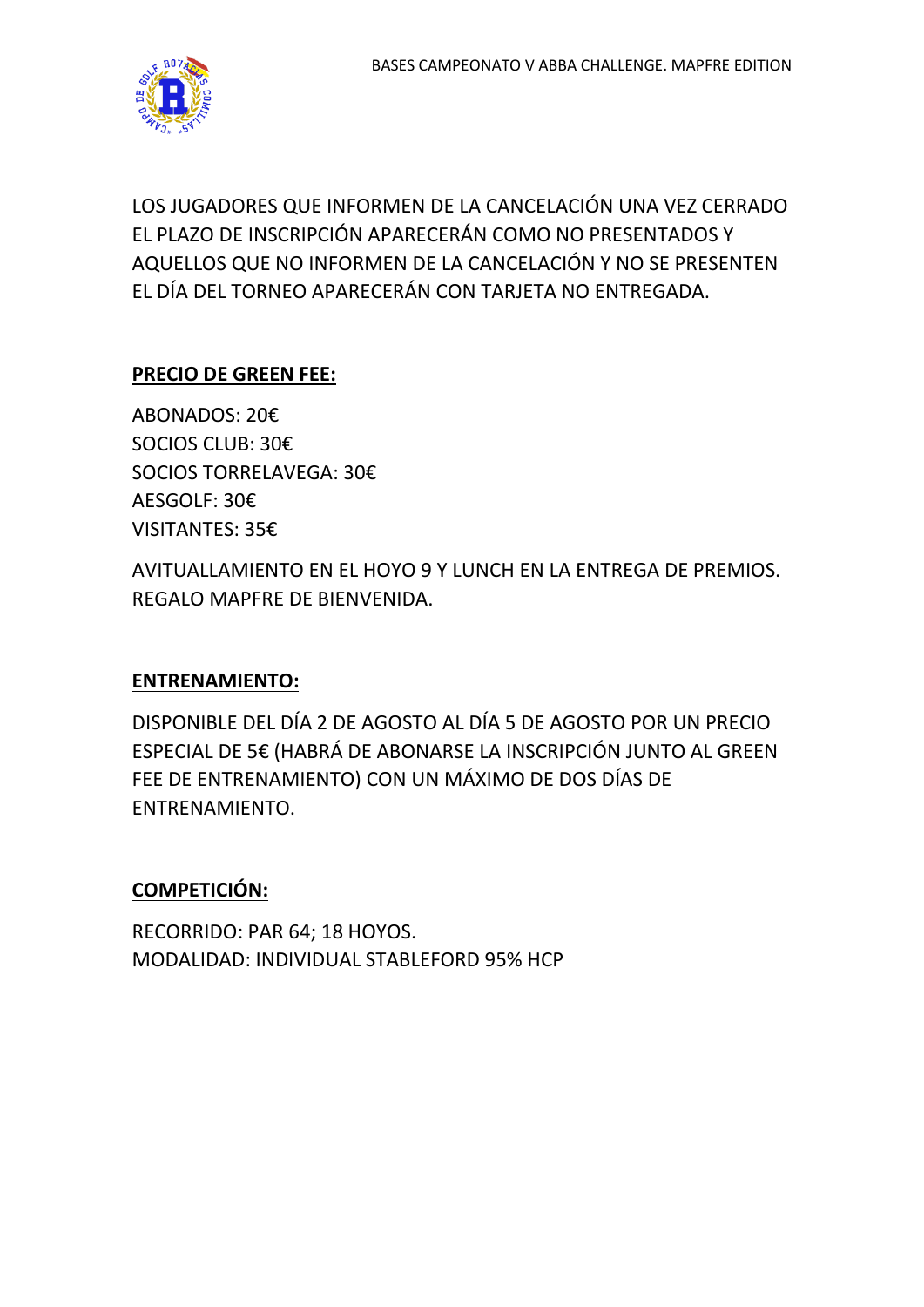

#### **PREMIOS Y EXTRAS:**

#### CATEGORÍA MASCULINA.

## *CATEGORÍA "A" HASTA HCP 18,8.*

1ER CLASIFICADO: 2 NOCHES DE HOTEL EN ABBA BERLÍN. 2º CLASIFICADO: 2 NOCHES DE HOTEL EN ABBA HUESCA.

## *CATEGORÍA "B" DESDE HCP 18,9.*

1ER CLASIFICADO: 2 NOCHES DE HOTEL EN ABBA GARDEN BARCELONA. 2º CLASIFICADO: 2 NOCHES DE HOTEL EN ABBA FONSECA DE SALAMANCA.

CATEGORÍA DE DAMAS.

## **CATEGORÍA ÚNICA.**

1ERA CLASIFICADA: 2 NOCHES DE HOTEL EN ABBA EUSKALDUNA (BILBAO) 2ª CLASIFICADA: 2 NOCHES DE HOTEL EN ABBA JAZZ VITORIA.

CATEOGORÍAS ESPECIALES:

**SCRATCH:** 1ER CLASIFICADO. 2 NOCHES DE HOTEL EN ABBA BURGOS. **SUB 25:** 1ER CLASIFICADO. 2 NOCHES DE HOTEL EN ABBA PALACIO DE SOÑANES DE VILLACARRIEDO. **SENIOR (+55 AÑOS):** POLO SCOTTA 1985. **SUB 12:** TROFEO CAMPEÓN CATEGORÍA.

# *PREMIOS POR HOYOS.*

**HOYO 1/12:** MEJOR GOLPE DE SALIDA. PREMIO A LA BOLA MÁS CERCANA DEL PUNTO MARCADO EN CALLE CON BANDEROLA SCOTTA EN SALIDA DESDE EL TEE.

*POLO SCOTTA 1985.*

**HOYO 2/13:** MEJOR APPROACH. BOLA MÁS CERCA DE BANDERA DE 2º GOLPE. (NO VÁLIDO EN CASO DE DEJAR BOLA EN GREEN DE 1ER GOLPE)

*BONO DE 10 GREEN FEES PARA JUGAR EN ROVACÍAS GOLF COMILLAS.*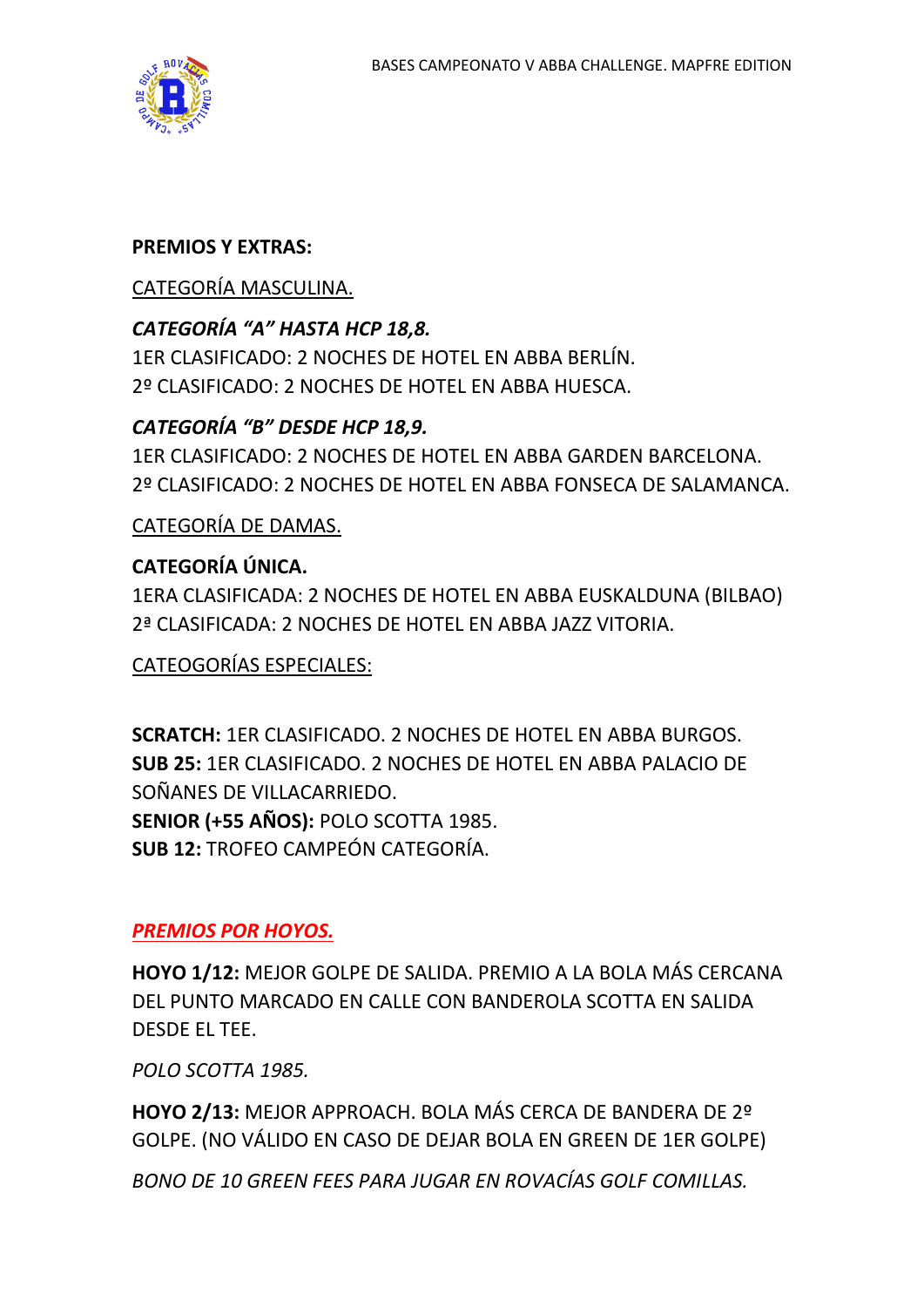

**HOYO 3/14:** BOLA CERCANA. PREMIO A LA BOLA MÁS CERCA DE BANDERA.

*BONO DE 150€ EN TIENDA SCOTTA 1985.*

**HOYO 4:** BOLA CERCANA. PREMIO A LAS 3 BOLAS MÁS CERCA DE BANDERA.

*PREMIOS CENOR.*

**HOYO 5/15:** BOLA CERCANA. PREMIO A LAS 2 BOLAS MÁS CERCA DE BANDERA.

*PREMIO CORAL GOLF. 2 BOLSAS DE PALOS SRIXON CART 37.*

**HOYO 6:** PREMIO HOYO EN 1.

*MOTO SCOOTER ELÉCTRICA MODELO EFUN PUSA 5KW (125 CC.) CON CAJÓN Y CASCO VALORADA EN 4.200€.*

**HOYO 7/16:** BOLA CERCANA. PREMIO A LAS 2 BOLAS MÁS CERCA DE BANDERA.

*CANON ENESA 3. PREMIO IMPRESORA CANON A LA BOLA MÁS CERCANA. PREMIO DE VALE 25€ DESCUENTO EN CORAL GOLF PARA LA SEGUNDA BOLA MÁS CERCANA.*

**HOYO 8/17:** DRIVER MÁS LARGO SENIOR (+55) MASCULINO Y FEMENINO.

*PREMIO NOVAGESTIÓN. LOTE DE 2 BOTELLAS DE VINO PARA EL DRIVER MÁS LARGO MASCULINO. LOTE DE 2 BOTELLAS DE VINO PARA EL DRIVER MÁS LARGO FEMENINO.*

**HOYO 9/18:** DRIVER MÁS LARGO. MASCULINO Y FEMENINO.

*PREMIO NOVAGESTIÓN. LOTE DE 2 BOTELLAS DE VINO PARA EL DRIVER MASCULINO MÁS LARGO. LOTE DE 2 BOTELLAS DE VINO PARA EL DRIVER FEMENINO MÁS LARGO.*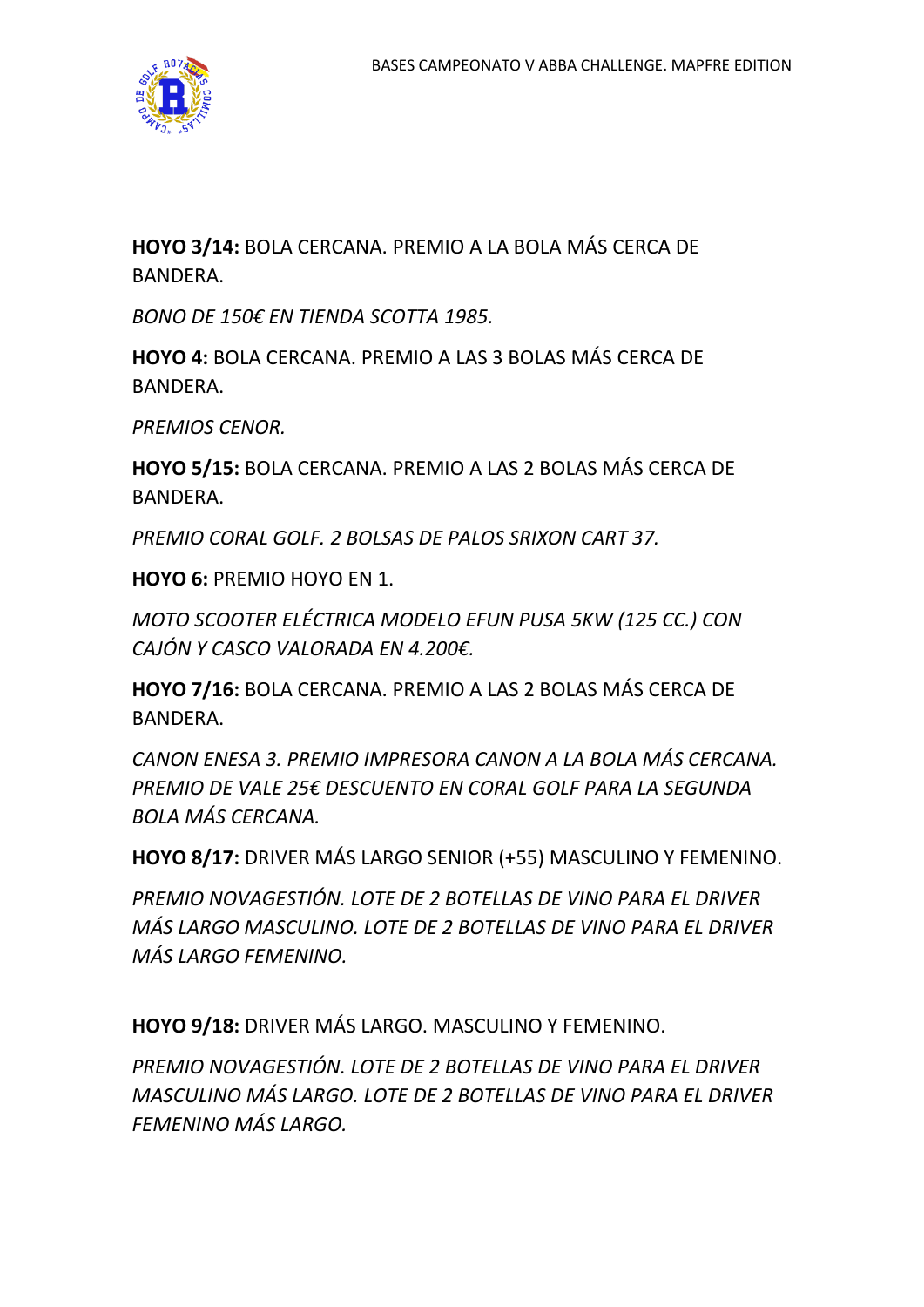

**HOYO 10:** BOLA CERCANA. A LAS 3 BOLAS MÁS CERCANAS.

*3 LOTES DE PRODUCTOS HERBALIFE.*

**HOYO 11:** BOLA CERCANA. A LA BOLA MÁS CERCANA.

*VIAJE DE 4 DÍAS Y 3 NOCHES A CANARIAS. VUELO + HOTEL EN ALOJAMIENTO Y DESAYUNO. \**

*\* SE ENTREGA UNA TARJETA BONO DE 700€, EL PREMIO ESTÁ BASADO EN UN PRESUPUESTO PARA EL MES DE OCTUBRE EN CANARIAS EN HOTEL DE 4\* CON ALOJAMIENTO Y DESAYUNO Y EL VUELO DESDE MADRID A LA ISLA. ESTE PRESUPUESTO NO ES VINCULANTE Y EL BONO PUEDE SER CANJEADO POR CUALQUIER OTRO VIAJE EN LA AGENCIA DESIGNADA.*

## **SORTEO DE REGALOS EN ENTREGA DE PREMIOS (REQUIERE PRESENCIA DEL AGRACIADO):**

2 LOTES DE PRODUCTOS DELICATESEN LA ERMITA.

- 2 LOTES DE PRODUCTOS DE SOBAOS JOSELÍN.
- 2 CAJAS DE SIDRA.
- 1 PALETILLA JAMÓN.
- 1 BOLSA DE PALOS SRIXON CART 37.
- 1 POLO DEL CLUB DE GOLF ROVACÍAS.
- 1 ABONO ANUAL DEL CLUB DE GOLF ROVACÍAS.
- 2 BONOS DE 150€ DE TIENDA SCOTTA 1985.
- 1 MENÚ ABBANTAGE EN HOTEL ABBA COMILLAS GOLF.
- 3 VALES DE DESCUENTO DE 25€ EN CORAL GOLF.
- 10 PAQUETES DE BOLAS TOUR SPECIAL.
- 2 INVITACIONES NOMINALES PARA EL VI ABBA CHALLENGE 2022.

## **NORMATIVA HOYO EN 1.**

EN CASO DE HABER MÁS DE 1 HOYO EN 1 EN CUALQUIERA DE LOS HOYOS CON PREMIO EL DESEMPATE SE REALIZARÁ JUGANDO LOS JUGADORES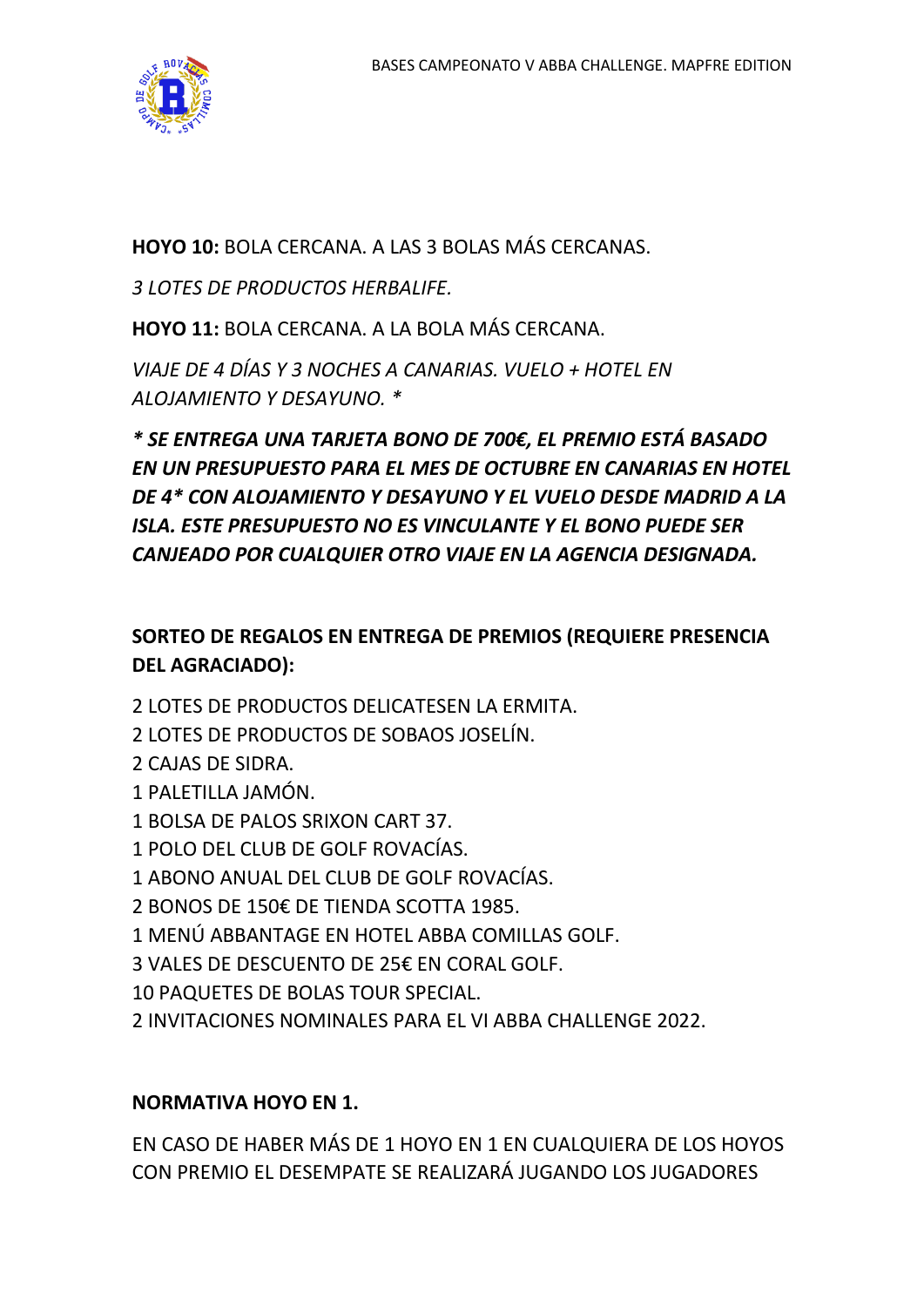

QUE LO HUBIESEN LOGRADO UN LANZAMIENTO DESDE LA ALFOMBRILLA DE P&P DEL HOYO 18 DEL CAMPO DE P&P HOMOLAGO RESULTANDO GANADOR DEL PREMIO EL JUGADOR QUE DEJE LA BOLA MÁS PRÓXIMA A LA BANDERA. EN CASO DE EMPATAR NUEVAMENTE SE REALIZARÁN LANZAMIENTOS SUCESIVOS EN EL MISMO HOYO HASTA QUE UNO DE LOS DOS JUGADORES LOGRE DEJAR LA BOLA MÁS CERCA DEL HOYO QUE SU CONTRINCANTE.

ESTOS LANZAMIENTOS SE REALIZARÁN EL DÍA 8/8/21 A LAS 19:30, SIENDO RESPONSABILIDAD DEL JUGADOR INTERESARSE POR LA NECESIDAD DE PARTICIPAR EN DICHO DESEMPATE. DE NO PRESENTARSE SE ESTABLECERÁ GANADOR AL JUGADOR QUE SÍ ESTÉ PRESENTE. EN CASO DE NO ESTAR PRESENTE NINGÚN JUGADOR SE REALIZARÁ EL ORDEN DEL GANADOR POR SORTEO.

## **NORMATIVA DE BOLA CERCANA Y MEJOR APPROACH.**

EN CASO DE HABER UN ÚNICO PREMIO A LA BOLA CERCANA O DOS PREMIOS DE DIFERENTE TIPO EN DICHO HOYO SE REALIZARÁ EL DESEMPATE DE IGUAL MANERA QUE EN LA NORMATIVA DEL HOYO EN 1.

EN CASO DE HABER MÁS DE UN PREMIO DE IGUAL VALOR (POR EJEMPLO LOTE DE PRODUCTOS DE HERBALIFE EN EL HOYO 10) SE HARÁ ENTREGA DE UN PREMIO A CADA JUGADOR. EN CASO DE HABER MÁS JUGADORES EMPATADOS QUE PREMIOS DISPONIBLES SE PROCEDERÁ A REALIZAR DESEMPATE CON EL MISMO CRITERIO ANTERIORMENTE CITADO.

PARTICIPARÁ EN EL PREMIO DE MEJOR APPROACH CUALQUIER BOLA QUE SEA JUGADA COMO SEGUNDO GOLPE POR DETRÁS DE UNA LÍNEA QUE SE MARCARÁ HORIZONTALMENTE EN LA CALLE Y ROUGH DEL HOYO 2 Y QUE ESTARÁ A UNA DISTANCIA DE 100 METROS. CUALQUIER SEGUNDO GOLPE REALIZADO POR DELANTE DE DICHA LÍNEA NO PARTICIPARÁ EN EL MEJOR APPROACH.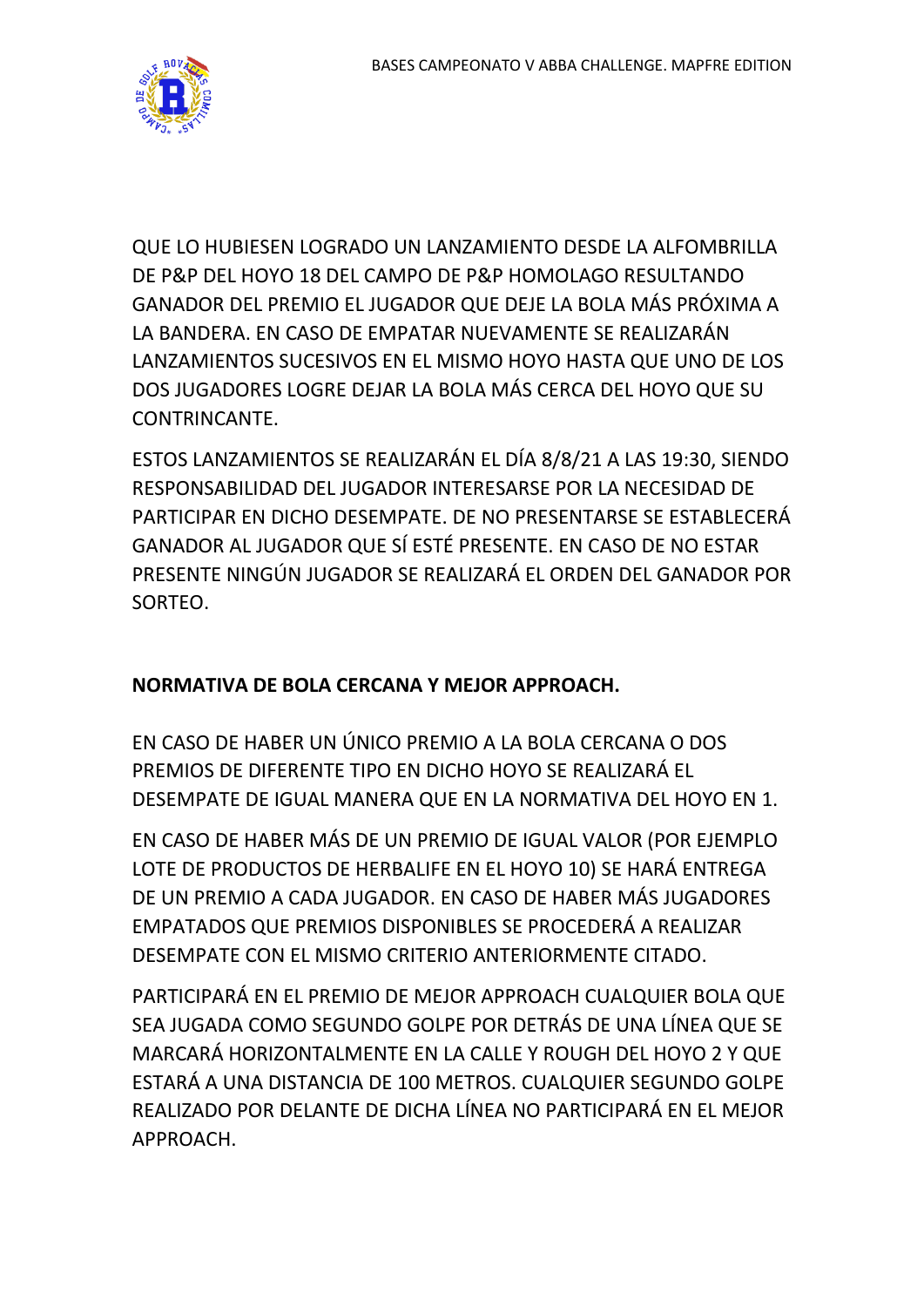

#### **NORMATIVA DRIVER MÁS LARGO.**

EL DRIVER HA DE HABER SIDO EJECUTADO DESDE EL TEE.

EN EL HOYO 8/17 SOLO APUNTARÁN SU MARCA LOS JUGADORES QUE TENGAN 55 O MÁS AÑOS.

LA BOLA HA DE REPOSAR EN CALLE.

UNA VEZ ESTABLECIDA LA PRIMERA MARCA DEL DRIVER MÁS LARGO NO SERÁ POSIBLE EMPATAR LA DISTANCIA SIENDO NECESARIO SOBREPASAR LA MARCA. ES DECIR QUE SI EL "JUGADOR A" HA COLOCADO LA MARCA DE SU DRIVER EN UN PUNTO EL "JUGADOR B" SOLO PODRÁ MOVERLA SI LA HA SOBREPASADO, NO PUDIENDO HACERLO SI LO HA DEJADO A LA MISMA ALTURA.

#### **NORMATIVA MEJOR GOLPE DE SALIDA.**

SE COLOCARÁ EN UNA ZONA DE LA CALLE DEL HOYO 1 UNA BANDEROLA PUBLICITARIA DE SCOTTA 1985.

SE ESTABLECERÁ UN PREMIO PARA AQUEL JUGADOR O JUGADORA QUE, DANDO EL GOLPE DE SALIDA, DEJE LA BOLA LO MÁS PRÓXIMA A LA BANDEROLA PUBLICITARIA (SE MEDIRÁ DE LA MISMA MANERA QUE UNA BOLA CERCANA DE HOYO).

EN CASO DE EMPATE SE REALIZARÁ UN DESEMPATE SIGUIENDO EL CRITERIO DEL HOYO EN 1.

# **NORMATIVA DE PREMIOS Y DESEMPATES EN CATEGORÍAS Y CATEGORÍAS ESPECIALES.**